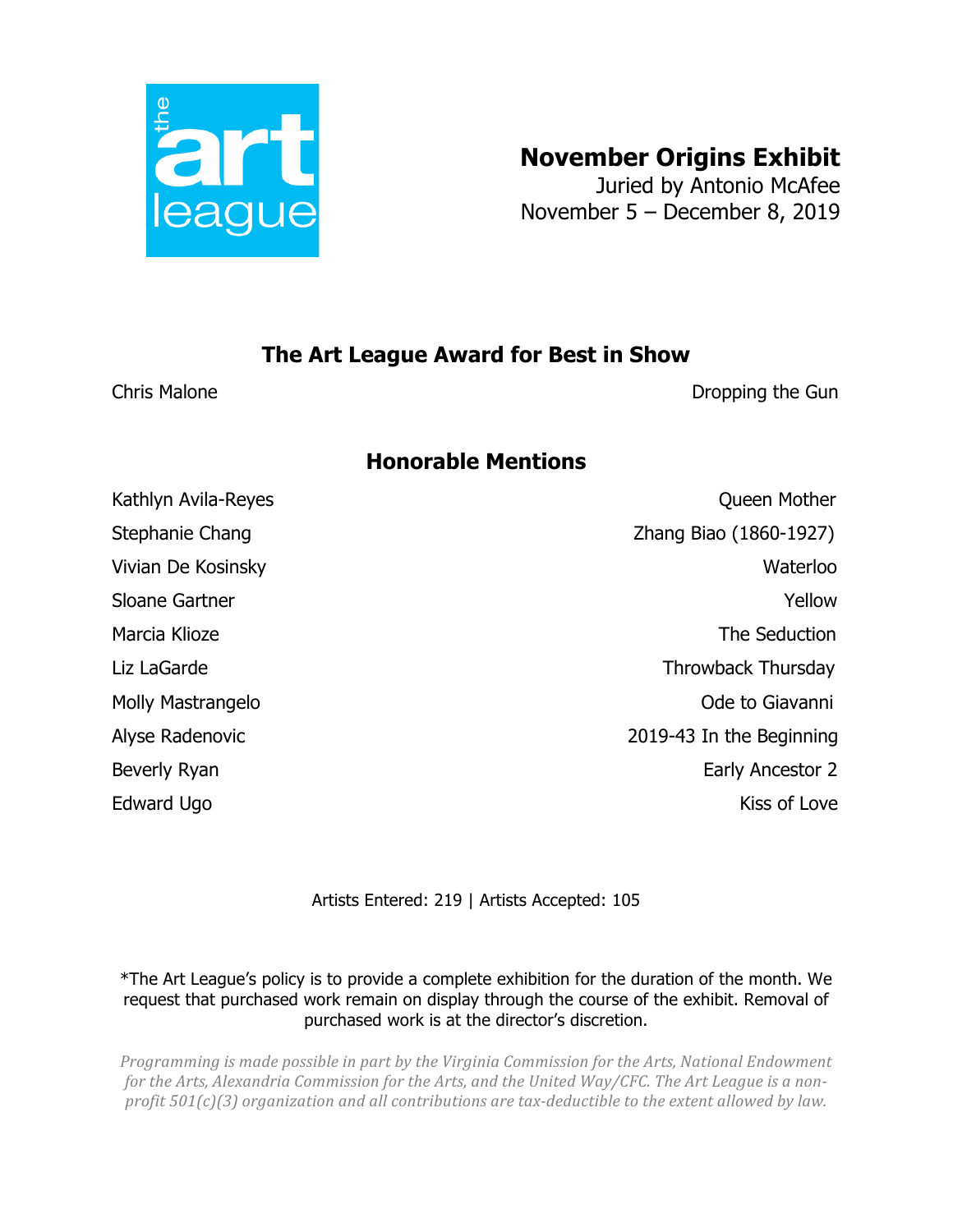| 0017 ARNAS, N.          | LIBERTY?                                                                       | ACRYLIC, COLLAGE ON PAPER               | \$650  |
|-------------------------|--------------------------------------------------------------------------------|-----------------------------------------|--------|
| * 0129 AVILA-REYES, K.  | <b>QUEEN MOTHER</b>                                                            | SCULPTURE W/AFRICAN BEADS               | \$1800 |
| 0079 BAHADORI, A.       | <b>TRICKSTER</b>                                                               | ACRYLIC ON CANVAS                       | \$950  |
| T0062 BALKUS, D.        | <b>CHAOS</b>                                                                   | CERAMIC                                 | \$75   |
| 0066 BARANOVA, N.       | <b>MYSTERY GIRL</b>                                                            | OIL ON CANVAS                           | \$500  |
| T0064 BARKER-BARZEL, V. | FIREBIRD FROM THE EAST                                                         | PRINTMAKING-RELIEF                      | \$557  |
| T0015 BERNSTEIN, C.     | <b>SEX</b>                                                                     | <b>PHOTOGRAPHY</b>                      | \$225  |
| 0091 BEST GILLMANN, K.  | MY MAINE LOVE AFFAIR                                                           | <b>PASTEL</b>                           | \$895  |
| 0055 BEVELAQUA, J.      | <b>OPHELIA</b>                                                                 | DRAWING- GOUACHE                        | \$645  |
| 0061 BRANTLEY, J.       | HER SPIRITUAL RETURN                                                           | MIXED MEDIA, COLLAGE                    | \$575  |
| 0054 BRUNINI, N.        | THE MAN FROM ON HIGH                                                           | <b>WATERCOLOR</b>                       | \$350  |
| 0006 BUELOW, J.         | THE VISITATION                                                                 | MIXED MEDIA                             | \$500  |
| T0040 CHAMBERS, K.      | FLIGHT FROM VILNA                                                              | MIXED MEDIA                             | \$1400 |
| * 0017 CHANG, S.        | ZHANG BIAO (1860-1927), PROVINCIAL<br>COMMANDER-IN-CHIEF OF HUBEI, CHINA, LATE | OIL                                     | \$2000 |
| T0014 CLAGETT, P.       | FORGOTTEN MEN                                                                  | <b>PASTEL</b>                           | \$500  |
| 0041 COLBROTH, R.       | <b>WORRY BEADS</b>                                                             | <b>PHOTOGRAPHY</b>                      | \$475  |
| 0007 DAVIES, S.         | BELONGING, OR NOT                                                              | <b>WATERCOLOR</b>                       | \$670  |
| T0032 DAVIS, N. L.      | BOY AT BAY                                                                     | OIL                                     | \$1050 |
| T0022 DAY, P.           | PILLARS OF THE FAMILY                                                          | SOFTGROUND ETCHING &<br><b>AQUATINT</b> | \$125  |
| * 0012 DE KOSINSKY, V.  | <b>WATERLOO</b>                                                                | PRINTMAKING, ETCHING ON ZINC            | \$300  |
| 0088 DOBROVOLSKI, K.    | CAN YOU SEE ME?                                                                | COLLAGE                                 | \$650  |
| T0038 ERICKSON, B.      | <b>GIRL WITH A KOKOSHNIK</b>                                                   | OIL CANVAS                              | \$750  |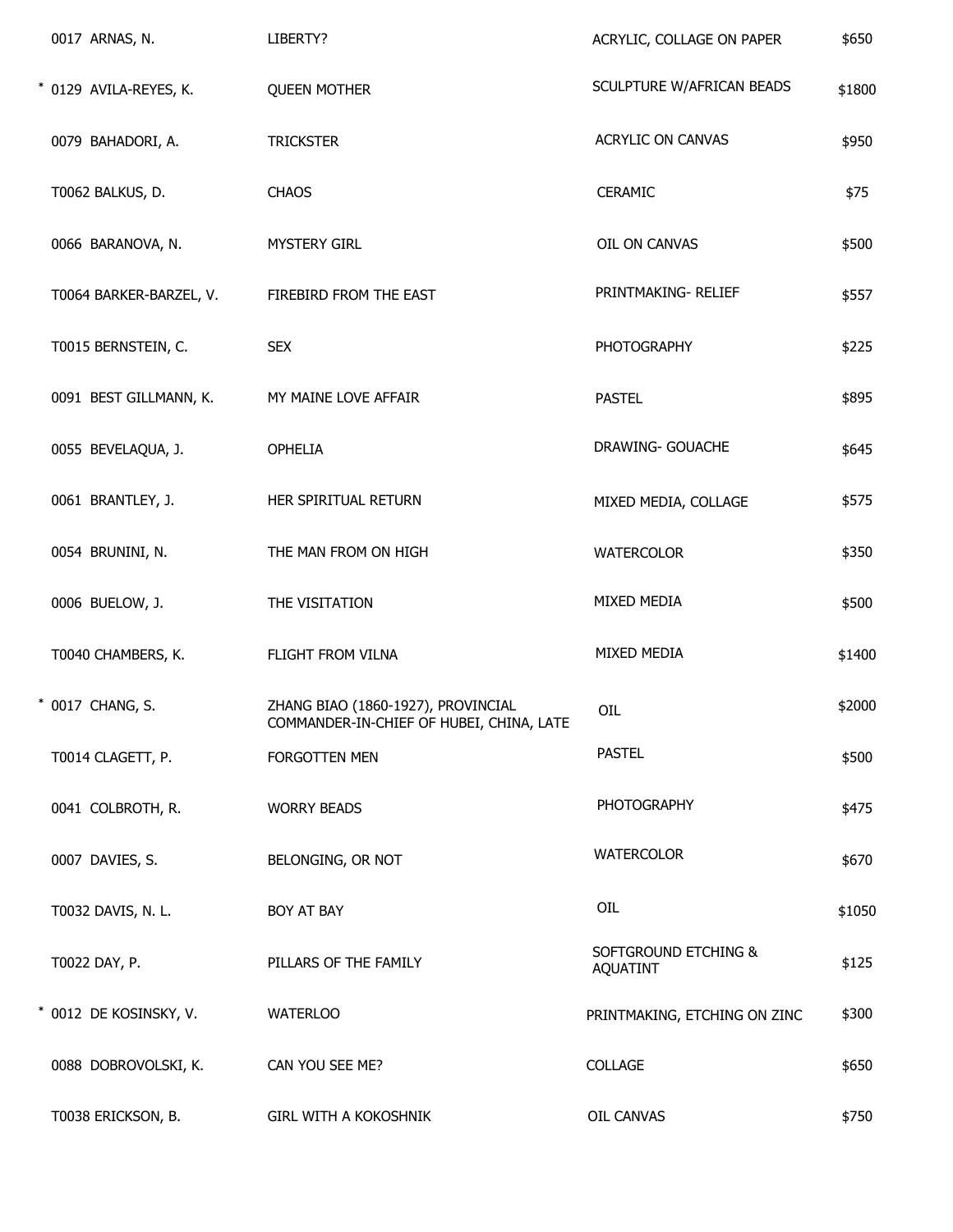| T0011 ESTABROOK, B. | <b>REMEMBERING</b>               | OIL                                                     | \$1680 |
|---------------------|----------------------------------|---------------------------------------------------------|--------|
| 0021 FLEMING, A.    | CARNIVAL                         | <b>LITHOGRAPH</b>                                       | \$200  |
| 0033 FREY, S.       | KIRKJUFELL, ICELAND              | ACRYLIC, COLLAGE                                        | \$800  |
| 0018 FRIEDMAN, R.   | MY HERITAGE                      | <b>PHOTOGRAPHY</b>                                      | \$200  |
| * T0083 GARTNER, S  | <b>YELLOW</b>                    | <b>PHOTOGRAPHY</b>                                      | \$400  |
| T0028 GERALIS, R.   | <b>HER DRESS</b>                 | OIL                                                     | \$450  |
| T0025 GETTER, A.    | FROM RUSSIA WITH LOVE            | ACRYLIC, COLLAGE                                        | \$180  |
| T0074 GOSLING, J.   | NUCLEAR FAMILY                   | LINOCUT RELIEF PRINT                                    | \$250  |
| T0036 GOZAL, N.     | SRIKANDI                         | SILK, GUTTA, FABRIC DYES                                | \$750  |
| T0018 GUENTHER, J.  | <b>BEST FRIENDS</b>              | <b>PHOTOGRAPHY</b>                                      | \$225  |
| 0096 HAIG, A.       | RECLAMATION (SELF PORTRAIT)      | <b>ACRYLIC &amp; CHARCOAL</b>                           | \$160  |
| 0070 HALVORSEN, L.  | I AM TECHNOLOGY #2               | PHOTOGRAPHY                                             | \$350  |
| 0056 HAN, J.        | A WATER TOWN IN SPRING RAIN      | <b>WATERCOLOR</b>                                       | \$225  |
| T0053 HARRIS, L.    | THE INTERCESSION OF LUCY         | NEW MEDIA- ARCHIVAL<br>PRINT, COMPUTER ENHANCED COLLAGE | \$525  |
| 0094 HIPSCHEN, P.   | <b>GRAMMA</b>                    | OIL                                                     | \$2500 |
| T0081 HOROWITZ, D.  | IMMIGRANT HOSPITAL, ELLIS ISLAND | PHOTOGRAPHY ON ALUMINUM                                 | \$220  |
| 0071 IDAN, A.       | WOMEN FROM THE MIDDLE EAST       | ACRYLIC ON CARDBOARD                                    | \$1500 |
| 0047 JAMROZ, L.     | AMUSED GARGOYLE                  | <b>SCULPTURE- BRONZE</b>                                | \$4000 |
| 0092 KIEFFER, J.    | PAPERS?                          | <b>ACRYLIC</b>                                          | \$300  |
| * T0013 KLIOZE, M.  | THE SEDUCTION                    | OIL                                                     | \$1100 |
| * 0009 LAGARDE, L.  | THROWBACK THURSDAY               | ACRYLIC WITH PAPER                                      | \$500  |
| 0011 LANDERKIN, L.  | EYES THROUGH THE NIQAB           | <b>PHOTOGRAPHY</b>                                      | \$300  |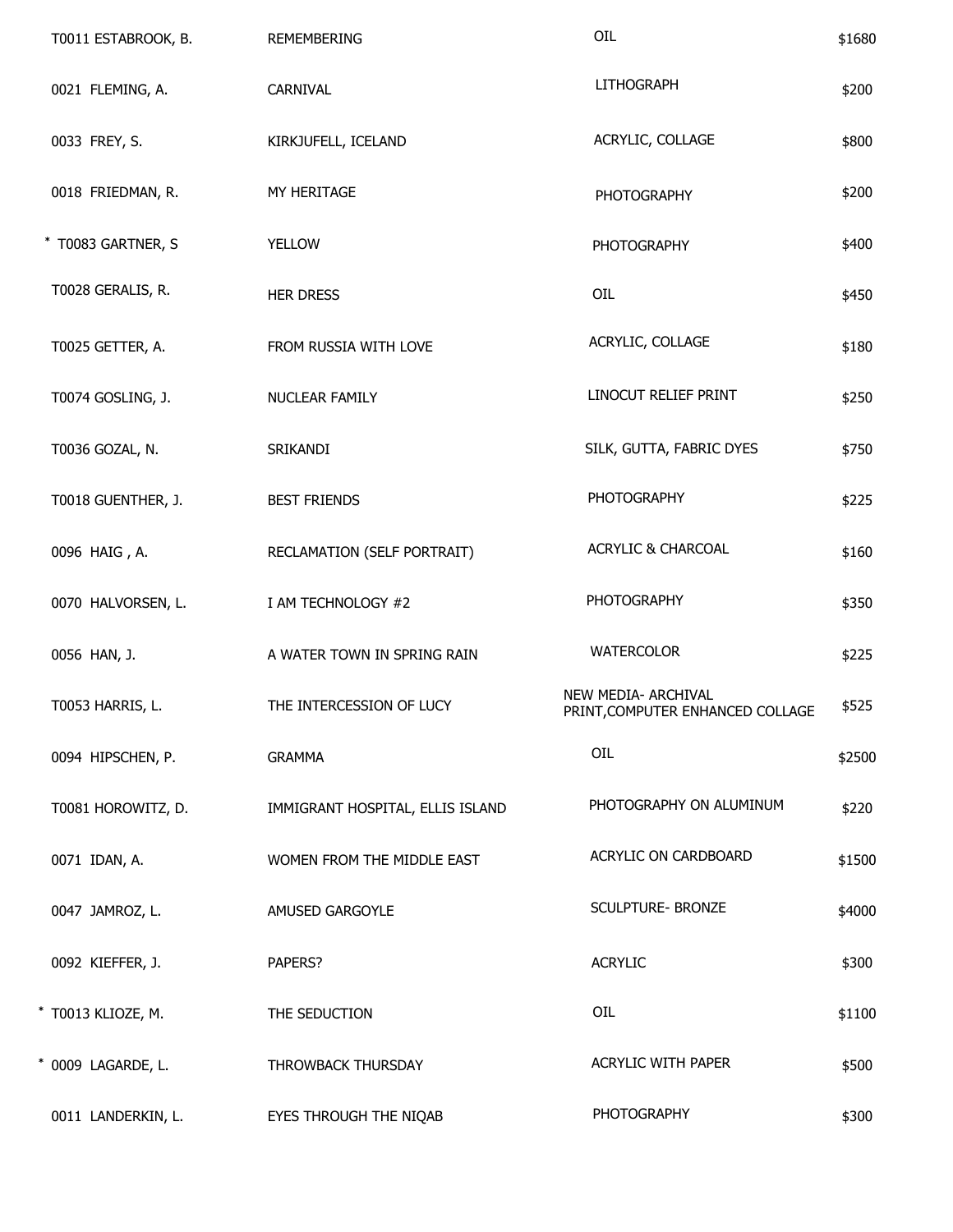| T0084 LATHBURY, B.        | MOTHER RED THREAD                                        | ACRYLIC ON BIRCHWOOD PLYWOOD,<br>GLOVE, DOLL STRING, CARDBOARD | \$2500 |
|---------------------------|----------------------------------------------------------|----------------------------------------------------------------|--------|
| 0121 LAVOIE, C.           | <b>FOUR GENERATIONS</b>                                  | PHOTOGRAPHY- ARCHIVAL                                          | \$195  |
| 0118 LEE, H.              | SPACE WITH STARS                                         | <b>PHOTOGRAPHY</b>                                             | \$250  |
| 0038 LEPORE, W.           | THE SIMPSON PARK PLAYGROUND ALEXANDRIA<br>#2             | OIL                                                            | \$580  |
| T0020 LOWERY, L.          | STILL TRANSLUCENT                                        | <b>ENCAUSTIC ON BIRCH</b><br><b>PANEL</b>                      | \$300  |
| T0049 MALECKI, M.         | DAY IN VENICE                                            | <b>PASTEL</b>                                                  | \$895  |
| ** 0103 MALONE, C.        | DROPPING THE GUN                                         | <b>SCULPTURE- MOSAIC</b>                                       | \$7000 |
| 0069 MANN, J.             | <b>DEEP ANCESTRY</b>                                     | <b>PHOTOGRAPHY</b>                                             | \$200  |
| * 0090 MASTRANGELO, M.    | ODE TO GIOVANNI                                          | OIL                                                            | \$600  |
| T0033 MCDONALD, D.        | MOTHER AND DAUGHTER                                      | <b>PHOTOGRAPHY</b>                                             | \$200  |
| T0023 MCELVANY-COONCE, J. | <b>NATIVE HEADDRESS</b>                                  | <b>WATERCOLOR</b>                                              | \$195  |
| 0016 MCGRATH, D.          | <b>CHICKIE &amp; JUDY</b>                                | OIL & CHARCOAL ON BIRCH<br><b>WOOD PANEL</b>                   | \$575  |
| 0036 MINEHAN, M.          | <b>HOME</b>                                              | PHOTOGRAPHY- ARCHIVAL<br><b>PRINT</b>                          | \$300  |
| 0112 MURNO, H.            | <b>OCEAN REFLECTIONS</b>                                 | ACRYLIC ON TEXTURED<br>ACRYLIC SKIN ON WOOD                    | \$1350 |
| 0113 MUTH, B.             | RECORDANDO LAS BRISAS DE PROPATRIA                       | ACRYLIC ON CANVAS                                              | \$650  |
| 0102 OHANA                | THE ORIGINS                                              | ACRYLIC, PUMICE GEL, METAL<br><b>LEAF ON PANEL</b>             | \$1400 |
| T0039 OLSON, T.           | <b>FORMATION</b>                                         | OIL ON CANVAS                                                  | \$1400 |
| 0030 ONG, A.              | SHOPS - HARPERS FERRY NATIONAL<br><b>HISTORICAL PARK</b> | <b>WATERCOLOR</b>                                              | \$450  |
| 0120 OVERHISER, G.        | <b>SIX GEORGES</b>                                       | WATERCOLOR- GOUACHE,<br>PRINTED WC PAPER                       | \$350  |
| T0044 PETROFF, M.         | BETTER THAN A FACE LIFTSELF PORTRAIT!                    | <b>ACRYLIC</b>                                                 | \$350  |
| 0034 PLOCH, J.            | THE KEY OF G                                             | SCULPTURE ALABASTER                                            | \$800  |
| 0039 PONDER, J.           | THAILAND                                                 | <b>PASTEL</b>                                                  | \$200  |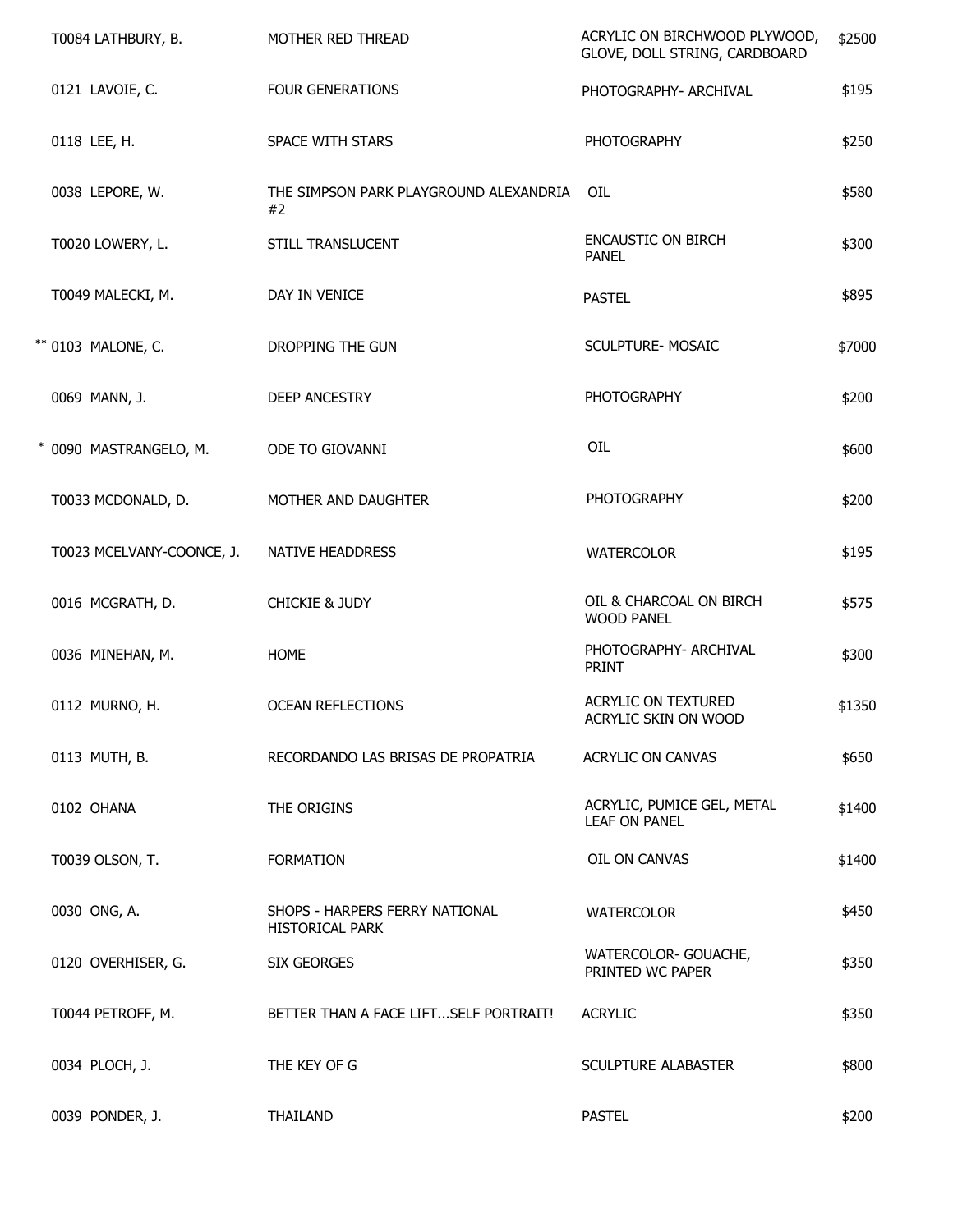| T0055 PROCOPIO, S.        | I NEVER KNEW YOU                                         | PRINTMAKING-RISOGRAPH                      | \$150  |
|---------------------------|----------------------------------------------------------|--------------------------------------------|--------|
| 0028 PUZICK, P.           | <b>GROWING UP POOR</b>                                   | <b>WATERCOLOR</b>                          | \$175  |
| * T0080 RADENOVIC, A.     | 2019-43 IN THE BEGINNING                                 | <b>ACRYLIC</b>                             | \$1024 |
| 0109 RAMSEY, N.           | A PART OF THE CROWD                                      | ACRYLIC MIXED MEDIA                        | \$525  |
| 0110 REDAY COOK, M.       | A JILLAROO WAITING AT AN OUTBACK TRAIN<br><b>STATION</b> | ACRYLIC ON TWO CANVASES                    | \$750  |
| 0029 RIASATI, R.          | PERSIAN ESSENCE ARTIST BOOK                              | SCULPTURE - HAND MADE<br><b>PAPER</b>      | \$500  |
| 0075 ROBERTS-WITTAUER, J. | NOT SURE WHICH WAY TO GO                                 | <b>ACRYLIC ON CANVAS</b>                   | \$1000 |
| T0001 ROSS, D.            | <b>BLUE LEMMON TOTEM</b>                                 | <b>FUSED GLASS</b>                         | \$390  |
| T0073 ROWE, T.            | <b>CURTAINS OF PRAYER</b>                                | <b>ARCHIVAL</b><br><b>PHOTOGRAPHY</b>      | \$250  |
| 0015 RUBIN, S.            | DRUNKEN SOUL                                             | ACRYLIC, INK                               | \$650  |
| 0060 RUPPERT, A.          | CAREFREE                                                 | <b>ALABASTER - SCULPTURE</b>               | \$1600 |
| T0027 RUSSILLO, L.        | <b>ARCTURUS</b>                                          | BICYCLE PARTS AND POURED<br><b>ACRYLIC</b> | \$600  |
| * T0008 RYAN, B.          | <b>EARLY ANCESTOR 2</b>                                  | OIL AND CHARCOAL                           | \$2500 |
| T0066 SABIN, C.           | <b>TRADITION</b>                                         | DIGTAL PHOTOGRAPHY-<br><b>ARCHIVAL</b>     | \$235  |
| 0042 SANTIAGO, N.         | MY PHILIPPINES                                           | <b>ACRYLIC</b>                             | \$750  |
| 0072 SAUNDERS, J.         | JIM: ORIGINS OF A PORTRAIT                               | <b>WATERCOLOR AND</b><br><b>GRAPHITE</b>   | \$1500 |
| 0126 SCHMITZ, K.          | <b>MIGRATION</b>                                         | PHOTOTRANSFER, GRAPHITE,<br>COLORED PENCIL | \$475  |
| T0065SEALE, D.            | <b>GHOST RANCH 3</b>                                     | OIL                                        | \$700  |
| 0114 SETZER, F.           | THE RUIN                                                 | <b>WATERCOLOR</b>                          | \$750  |
| T0056 SHAW, N.            | RELECTIONS ON THE PAST                                   | <b>WATERCOLOR</b>                          | \$400  |
| T0021 SIPLE, P.           | <b>GOLDEN LADY</b>                                       | <b>SCULPTURE</b>                           | \$2000 |
| 0002 SONIA, F.            | MERMAID MOON                                             | <b>ACRYLIC</b>                             | \$500  |